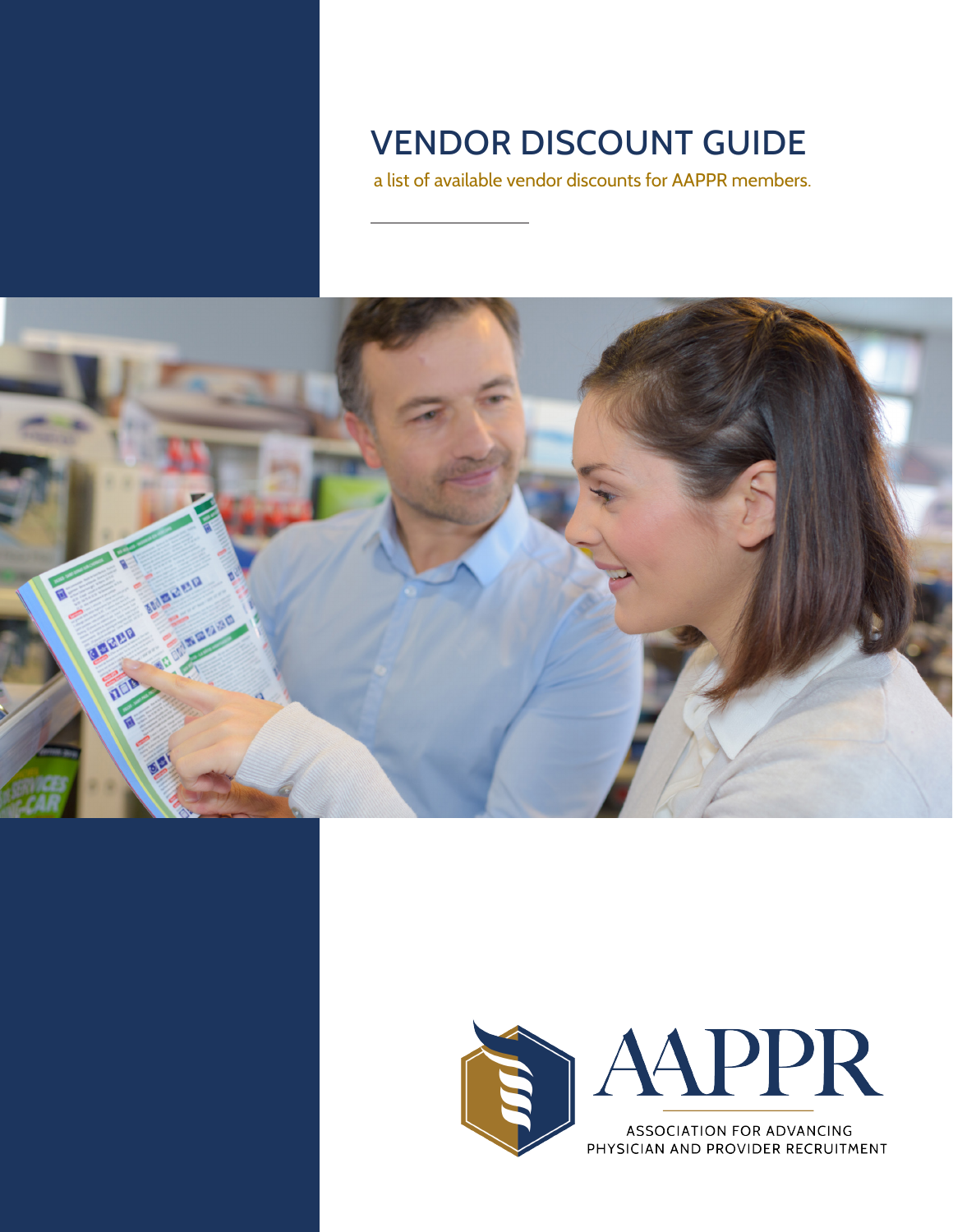# ADVERTISING & MARKETING

#### **American Academy of Pediatrics / PedJobs**

Discount: Use the promo code FJASPR for a free upgrade to a featured job (\$225 value) with the purchase of a 30, 60 or 90 day posting on AAP Career Center. This code is good through December 31, 2023. Contact: Pat Evett Phone: 630-626-6173 Email: pevett@aap.org Website: www.jobs.pedjobs.org/employers/

#### **AppVault**

Discount: 20% off for AAPPR members who purchase any of AppVault's annual recruitment marketing technology solutions (i.e. Chatbots, Virtual Career Fairs, CRM, Career Site, Digitized Job Posts, etc.) Contact: Debra Horowitz Phone: 407-446-8742 Email: debra@appvault.com Website: www.appvault.com

#### **JAMA Network Health Systems & Recruitment**

Discount: Receive a 10% discount on all physician recruitment advertising (print, digital, email alerts and native content) across the entire JAMA Network. JAMA Career Center special offer - purchase a 500+ Job scrape and upgrade to UNLIMITED jobs for free. Contact: Thalia Moss Phone: 800-262-2260 Email: recruitment@jamanetwork.com Website: Job Seekers - www.jamacareercenter.com Recruiters - www.jamanetworkHSR.com

#### **MMS, Inc.**

Discount: Receive 20% off AMA physician list rental. Please indicate that you are a member of AAPPR when inquiring to take advantage of the discount. Contact: Mason Elliott Phone: 480-581-1067 Email: m-elliott@mmslists.com Website: www.mmslists.com

#### **PracticeLink**

Discount: One fee job posting (with a five job or greater account) Contact: Melissa Wickline Phone: 800-776-8383 Email: proteam@practicelink.com Website: www.practicelink.com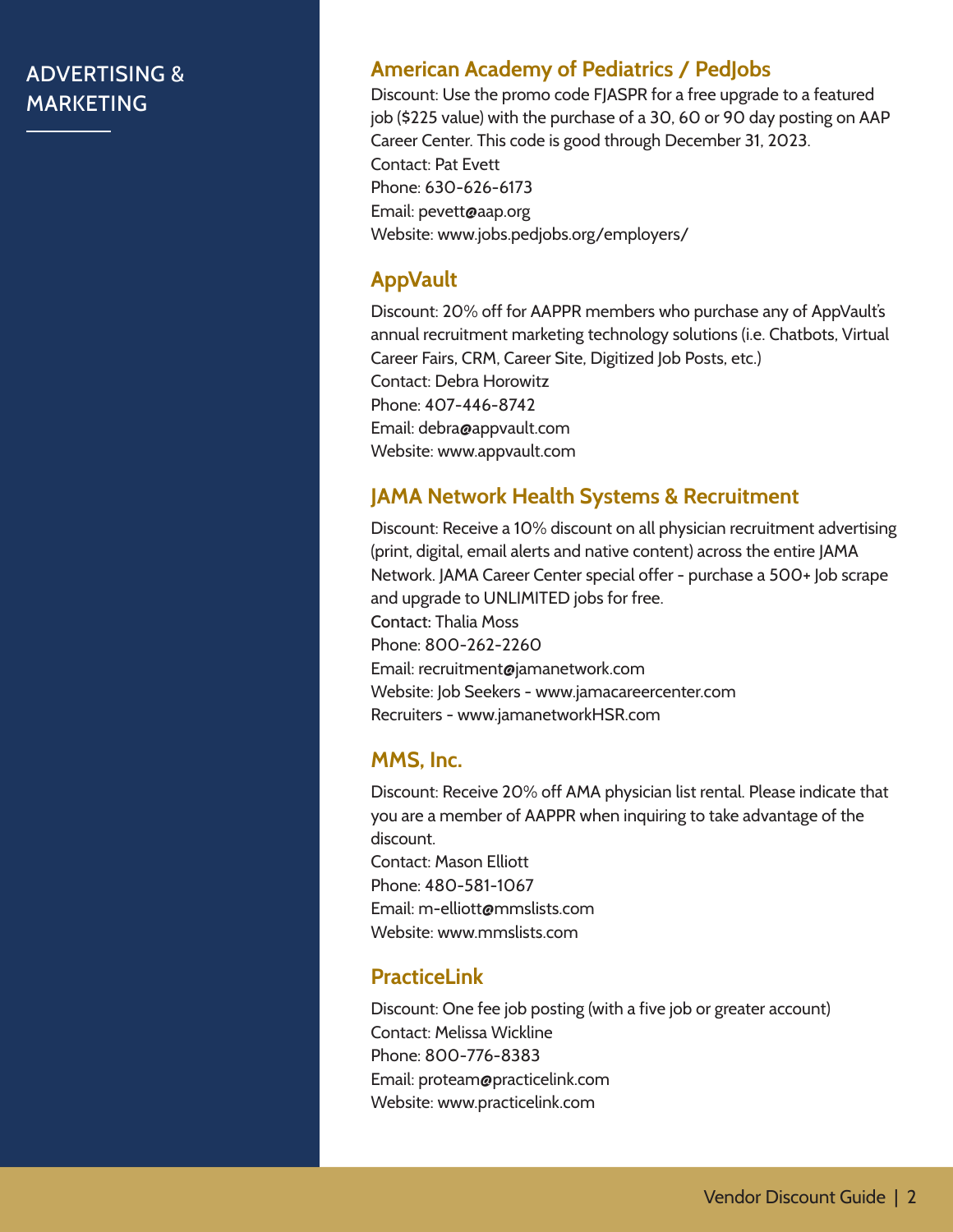# ADVERTISING & MARKETING

APPLICANT TRACKING SYSTEM

CREDENTIALING / BACKGROUND **VERIFICATION** 

**CONSULTING** 

#### **PracticeMatch**

Discount: 10% discount & waived creative fee on NEW addressable geofence campaigns Contact: Laura Kleffner Phone: 800-489-1440 Email: laura.kleffner@practicematch.com Website: www.practicematch.com

## **PracticeLink**

Discount: One fee job posting (with a five job or greater account) Contact: Melissa Wickline Phone: 800-776-8383 Email: proteam@practicelink.com Website: www.practicelink.com

# **PracticeMatch**

Discount: 10% discount & waived creative fee on NEW addressable geofence campaigns Contact: Laura Kleffner Phone: 800-489-1440 Email: laura.kleffner@practicematch.com Website: www.practicematch.com

# **Accucheck**

Discount: The SecurityPlus Search will be provided for over 50% off - \$25.00 for a \$55.00 service, including a search of OFAC Lists/ MultiState Sex Offender Databank/ GSA Debarment List. Contact: Anna Jarecki Phone: 262-827-9099 Email: ajarecki@accucheckreports.com Website: www.accucheckreports.com

# **HSG**

Discount: 15% discount on one-time medical staff development planning dngagements. 25% discount if longer-term partnership on medical staff development planning pursued. Contact: DJ Sullivan Phone: 502-814-1198 Email: djsullivan@hsgadvisors.com Website: www.hsgadvisors.com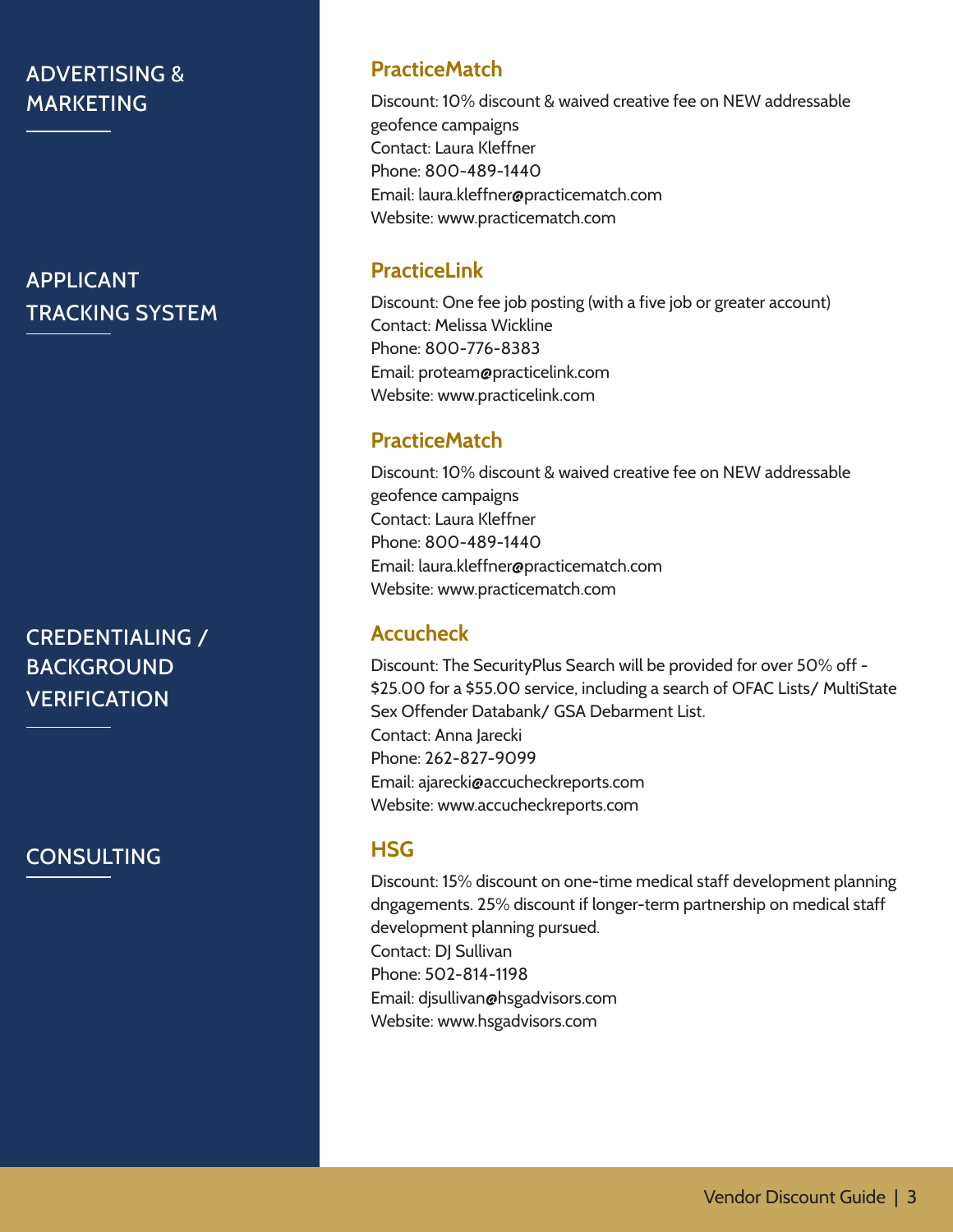# FINANCIAL SERVICES

# ONLINE JOB BOARDS & PUBLICATIONS

# **Guaranteed Rate**

Discount: Waived lender fee for residential home loan. Savings of \$1290. Contact: Neal Johnson Phone: 319-621-6778 Email: neal.johnson@rate.com Website: www.rate.com

# **Navigate Student Loans**

Discount: 15% discount on student loan assistance programs for physician recruiters and healthcare organizations partnering with Navigate Student Loans. Contact: Joy Sorensen Navarre Phone: 612-209-2382 Email: joy@navigatestudentloans.com Website: www.navigatestudentloans.com

# **Truist Bank**

Discount: Waived lender fee on all mortgages (\$985 value). Contact: Brent Eckhardt Phone: 910-262-4042 Email: brent.eckhardt@truist.com Website: www.SunTrust.com/Brent.Eckhardt

# **American Academy of Pediatrics / PedJobs**

Discount: Use the promo code FJASPR for a free upgrade to a featured job (\$225 value) with the purchase of a 30, 60 or 90 day posting on AAP Career Center. This code is good through December 31, 2023. Contact: Pat Evett Phone: 630-626-6173 Email: pevett@aap.org Website: www.jobs.pedjobs.org/employers/

# **American College of Physicians**

Discount: FREE featured job upgrade and traffic generating, geo-targeted banner ad when you mention AAPPR! Contact: Vera Bensch Phone: 215-351-2630 Email: vbensch@acponline.org Website: careers.acponline.org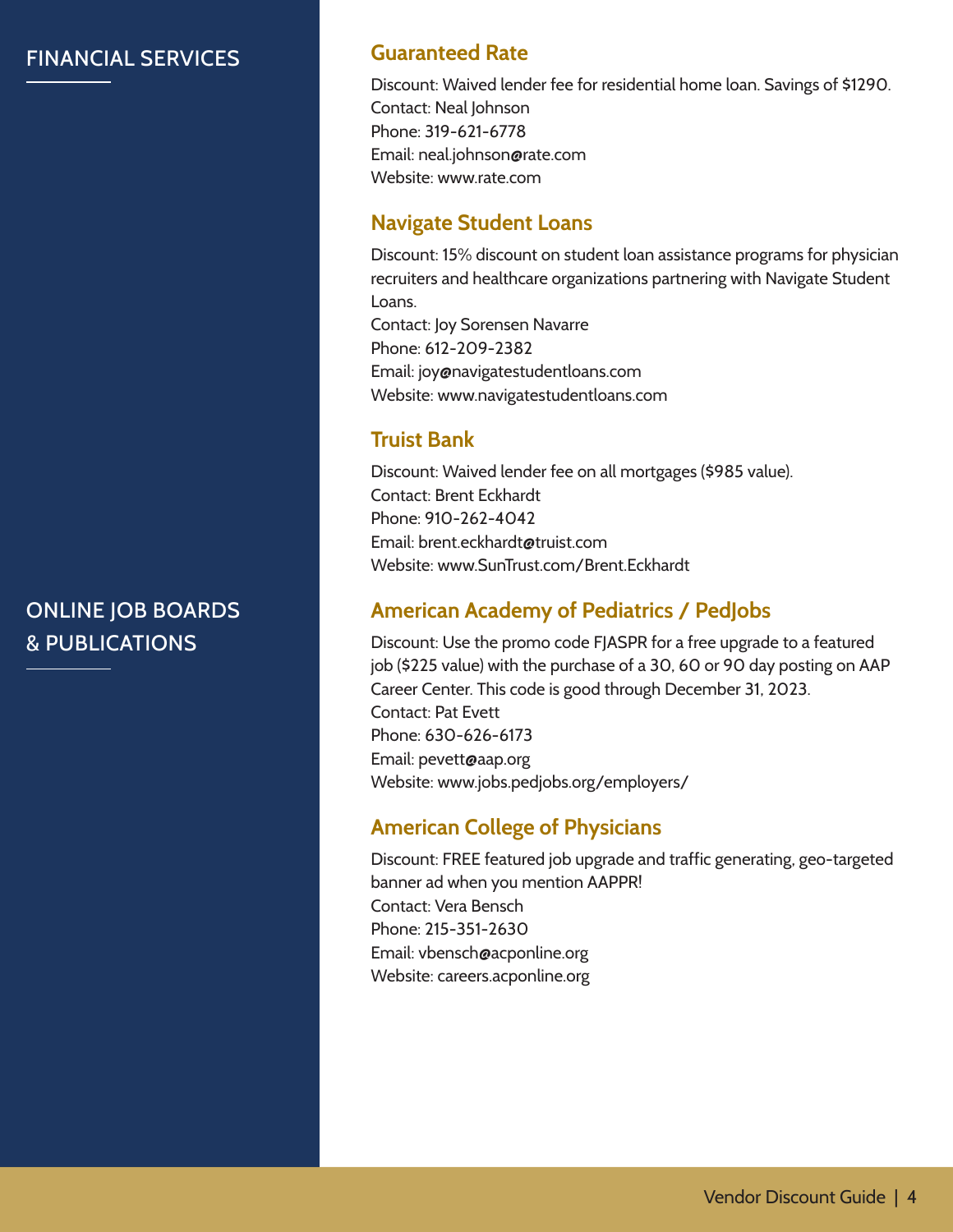# ONLINE JOB BOARDS & PUBLICATIONS

#### **Health eCareers**

Discount: New customers: 10% discount on job postings. Existing customers: 10% discount on any add on product not currently using. Offer can't be combined with any other discounts. Contact: Mike Wright Phone: 888-884-8242 Email: info@healthecareers.com Website: www.store.healthecareers.com

#### **HospitalRecruiting.com**

Discount: 25% discount for AAPPR members Contact: Michael Jones Phone: 800-244-7236 Email: info@hospitalrecruiting.com Website: www.hospitalrecruiting.com

#### **JAMA Network Health Systems & Recruitment**

Discount: Receive a 10% discount on all physician recruitment advertising (print, digital, email alerts and native content) across the entire JAMA Network. JAMA Career Center special offer - purchase a 500+ Job scrape and upgrade to UNLIMITED jobs for free. Contact: Thalia Moss Phone: 800-262-2260 Email: recruitment@jamanetwork.com Website: Job Seekers - www.jamacareercenter.com Recruiters - www.jamanetworkHSR.com

#### **MDspots.com**

Discount: Professional membership for 90 days for \$599.95. Unlimited job posting and profile/CV search. Contact: Alison M. Inga Phone: 561-324-1761 Email: ainga@mdspots.com Website: www.mdspots.com

#### **Physician Leadership Career Network**

Discount: 20% of all job postings Contact: Kurt Scott Phone: 352-549-1767 Email: kurt@plc-network.com Website: www.plc-network.com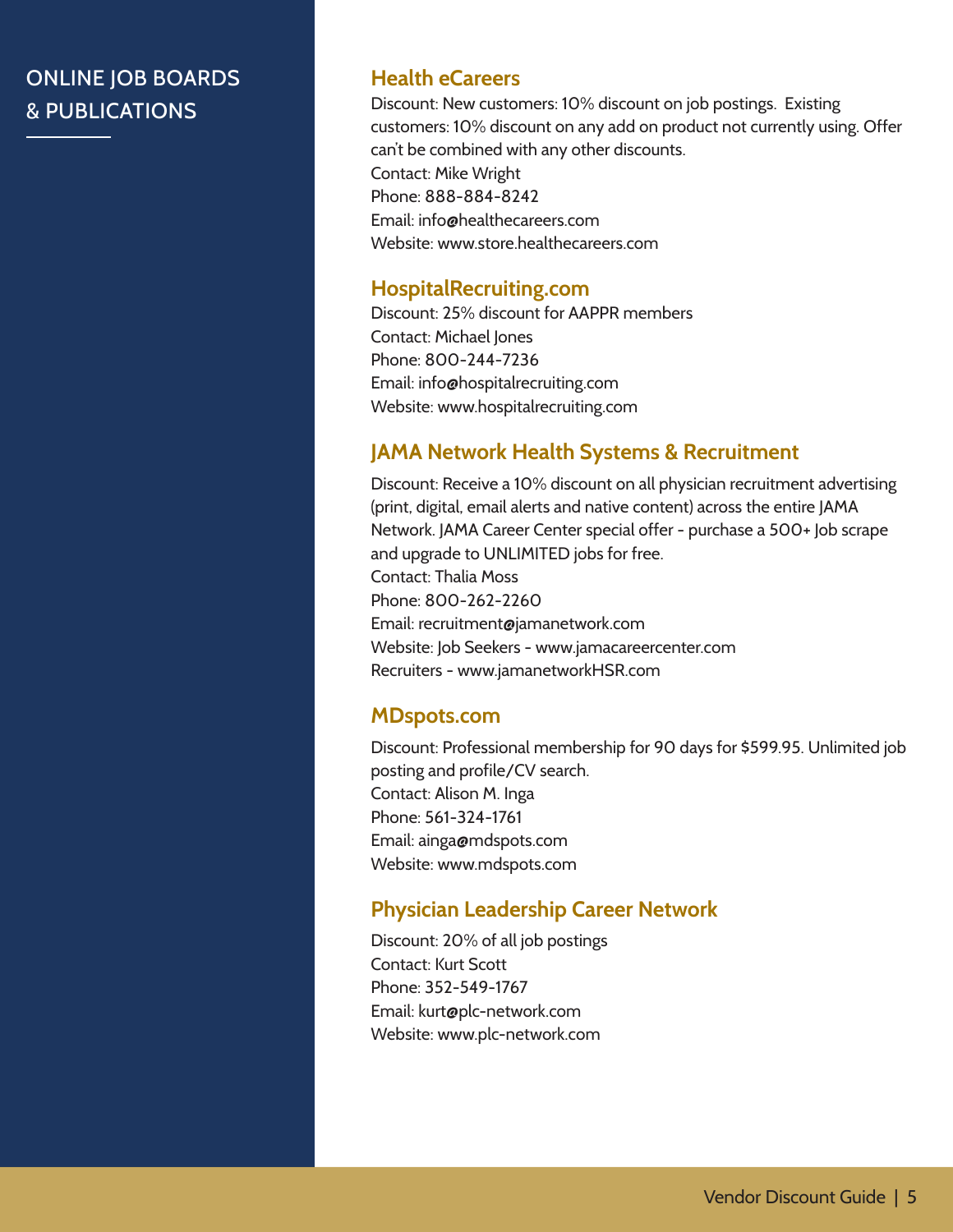#### PROVIDER DATABASES

#### **PracticeLink**

Discount: One fee job posting (with a five job or greater account) Contact: Melissa Wickline Phone: 800-776-8383 Email: proteam@practicelink.com Website: www.practicelink.com

# **PracticeMatch**

Discount: 10% discount & waived creative fee on NEW addressable geofence campaigns Contact: Laura Kleffner Phone: 800-489-1440 Email: laura.kleffner@practicematch.com Website: www.practicematch.com

#### **MMS, Inc.**

Discount: Receive 20% off AMA physician list rental. Please indicate that you are a member of AAPPR when inquiring to take advantage of the discount. Contact: Mason Elliott Phone: 480-581-1067 Email: m-elliott@mmslists.com Website: www.mmslists.com/

# **PhysicianCareer**

Discount: Receive a first year discount of \$500 on an annual subscription to PhysicianCareer. Contact: Tom Broxterman Phone: 404-591-4256 Email: tbroxterman@physiciancareer.com Website: www.physiciancareer.com

# **PracticeMatch**

Discount: 10% discount & waived creative fee on NEW addressable geofence campaigns Contact: Laura Kleffner Phone: 800-489-1440 Email: laura.kleffner@practicematch.com Website: www.practicematch.com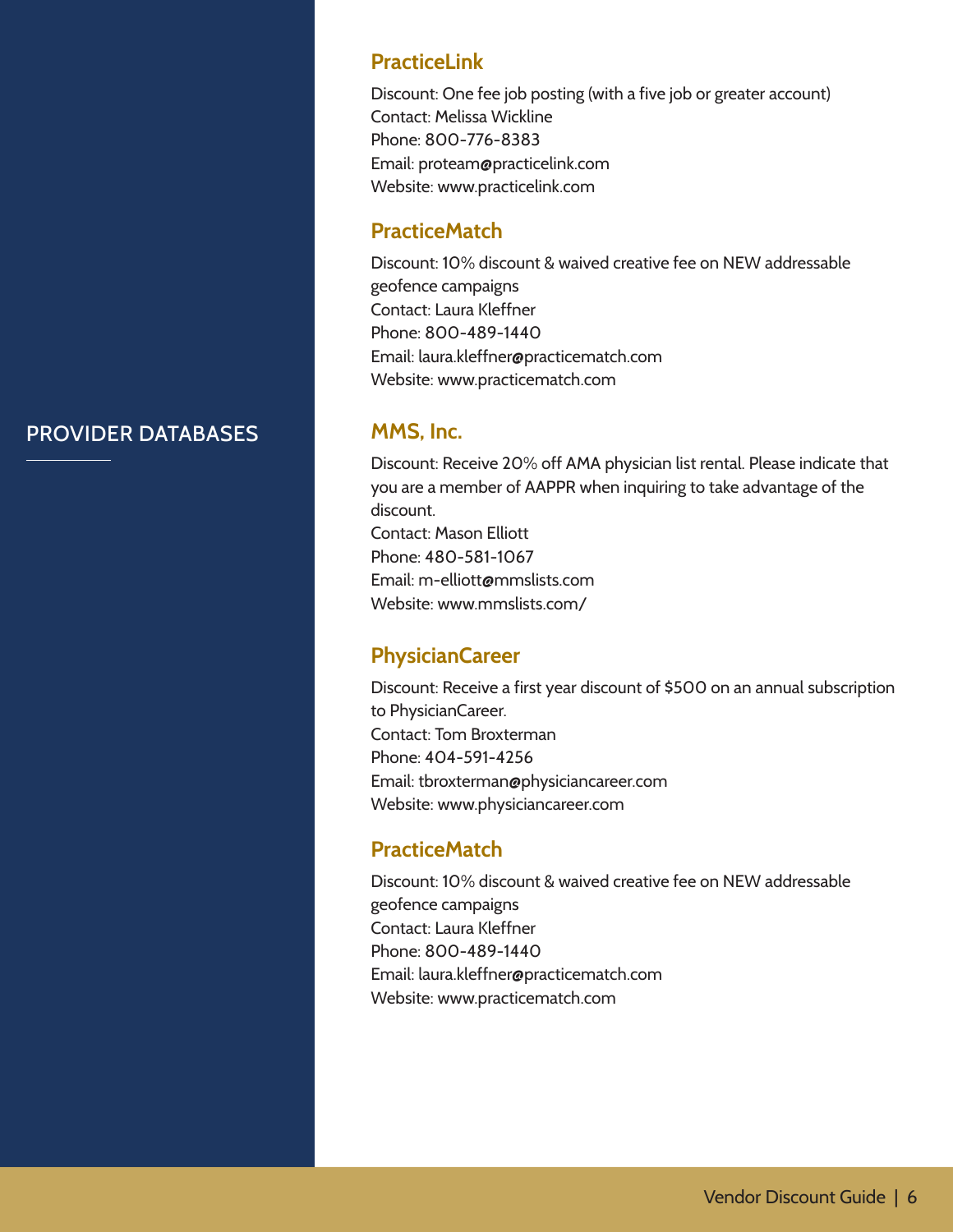#### RECRUITMENT FIRMS – Locum Tenens & Permanent Placement

## **Adkisson**

Discount: Receive an 8% discount off professional service fees. Contact: Shannon McKay Phone: 866-311-0000 Email: shannon@adkissonsearch.com Website: www.adkissonsearch.com

## **Adaptive Medical Partners**

Discount: Receive a discount of 10% on professional fees for permanent provider & mid-level recruitment. Contact: Tim Ketterman Phone: 817-756-3995 Email: tketterman@adaptivemedicalpartners.com Website: www.AdaptiveMedicalPartners.com

# **Arthur Marshall Inc.**

Discount: 10%+ on provider procurement services Contact: Brian Goldman Phone: 469-708-2608 Email: bgoldman@arthurmarshall.com Website: www.arthurmarshall.com

# **D&Y**

Discount: Exclusively for AAPPR members! D&Y will extend a discount up to 50% to be determined on a per project basis. Contact: Thomas McKeever Phone: 404-609-3311 Email: thomas\_mckeever@dystaffing.com Website: www.dystaffing.com

# **The Inline Group**

Discount: 20% discount on Platform Essential (list price \$3,000/month). (Restrictions may apply.) Contact: Joseph Valdez Phone: 214-260-3255 Email: jvaldez@inline.group Website: www.inline.group

# **Armstrong Relocation - Tulsa**

Discount: FREE full replacement valuation and competitive discounts on moves. Contact: John Silvernail Phone: 585-749-1643 Email: jsilvernail@goarmstrong.com Website: www.armstrongrelocation.com

# RELOCATION SERVICES